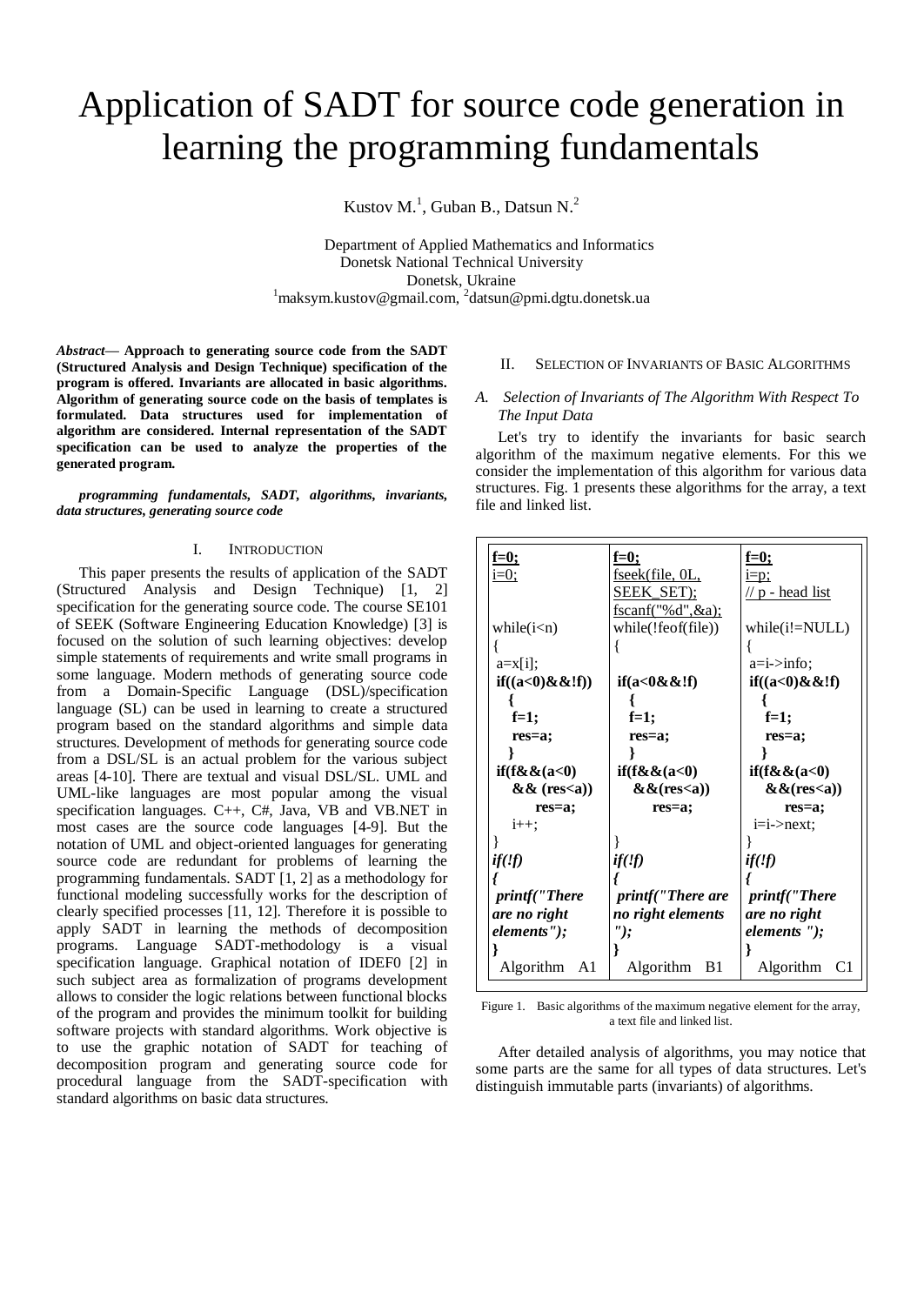In Fig. 1, the invariants of these algorithms are marked in bold. Thus we have the invariants of algorithms with respect to the input data. That is, when you change structure of input data invariant remains the same. The resulting invariants are divided into three parts: initialization (in Fig. 1 marked in underlined), main part, ending part (in Fig. 1 marked in italic).

Unchanging part of the processing algorithm determines the input variable and the variable part of it represents this variable to the input, looking over an array, file or linked list.

## *B. Selection of the algorithm invariant by the method of processing*

We consider algorithms for finding maximum of the negative elements, minimum and replacement of the positive elements of zeros for the same data structure (array). Fig. 2 presents these algorithms.

| $f=0$ ;<br>$i=0;$<br>while (i < n)<br>$a=x[i];$<br>$if((a<0) \&\&!f)$<br>$f=1$ :<br>$res=a;$                            | $res=x[0];$<br>$i=0;$<br>while (i < n)<br>$a=x[i];$ | $i=0;$<br>while (i < n)<br>$a=x[i];$ |
|-------------------------------------------------------------------------------------------------------------------------|-----------------------------------------------------|--------------------------------------|
| if(f&&(a<0)&&<br>(res <sub>a</sub> )<br>$res=a$ :<br>$i++;$<br>if('f)<br>printf("There are<br>no right elements");<br>ł | if(a < rez)<br>$res=a$ :<br>$i++;$<br>ł             | if(a>0)<br>$x[i]=0;$<br>$i++$ ;<br>ł |
| Algorithm A2                                                                                                            | Algorithm B2                                        | Algorithm C <sub>2</sub>             |

Figure 2. Various algorithms for the array.

Let's distinguish the invariants for the considered algorithms. Common to these algorithms is the cycle for the elements of the array. In Fig. 2, the invariants of these algorithms are marked in bold. In these algorithms there are no some parts: algorithm B2 has lost the ending part, and the algorithm C2 lost the initialization and the ending parts.

## III. GENERATION OF NEW ALGORITHMS BASED ON INVARIANTS

Let's create a patterns of the algorithms obtained in the previous sections. To do this, we will cut out the invariants from the algorithm. Now we can get a brand new algorithm by combining the algorithm C1 and algorithm B2. Fig. 3 illustrates the preparation of an entirely new algorithm based on invariants. Further, the project implementation software for generating program code based on the specifications of the SADT-methodology will be discussed.



Figure 3. Process of obtaining a new algorithm based on invariants.

#### IV. DATA STRUCTURES

From the IDEF0/SADT graphic language for creation of the SADT specification are used:

- functional blocks (Activity Box) to denote the program modules at decomposition
- interface arcs (Arrow) of two types ("Input" to transfer the input data and "Output" to transfer the output data);
- names of interface arcs (Arrow Label) to denote the names of the input and output data.

Consider the representation of the visual components of SADT specification in the form of data structures

## *A. SADTUnit Structure*

The main data structures is SADTUnit, describing a unit of SADT diagrams, and SADTData, describing the type and data structure of links SADT diagrams. Elements of structure SADTUnit are:

- number of diagram unit (integer);
- links (list);
- containers (list).

"Number of diagram unit" serves for process ordering. Process occurs consistently, according to numbers of diagrams.

List item "Links" is a pair <key (name); value (link structure)>. This component will organize a logical relationship of component with other diagram units.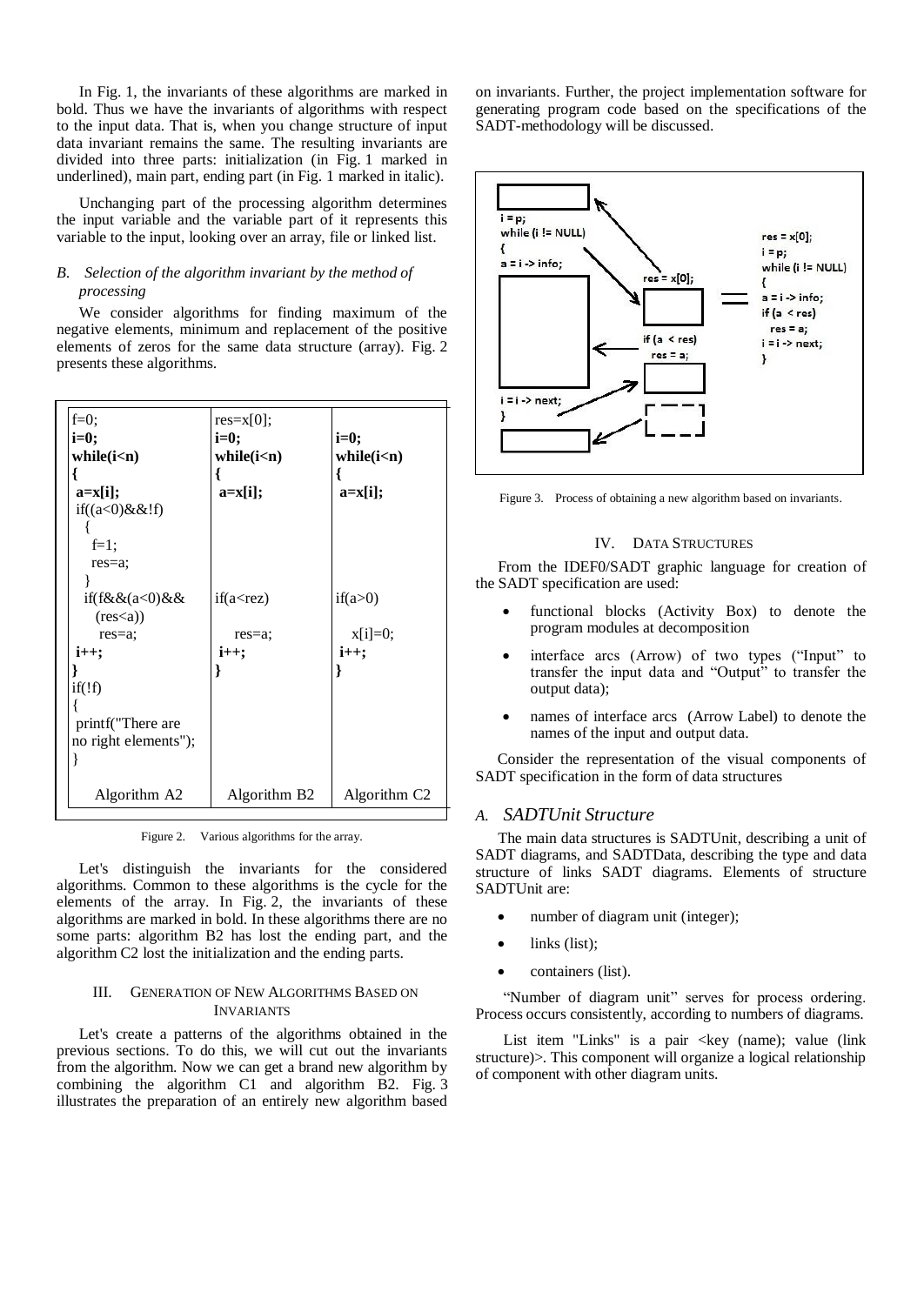List item "Containers" is a pair <key (name); value (container structure)>. It contains a set of possible patterns of code for generated program. Needed container is selected in accordance with the data type and structure of the input data.

## *B. SADTLink Structure*

Elements of structure SADTLink are:

- name (string);
- type of link (string);
- linked to the diagram (string);
- link on the external diagram (string);
- data (string).

"Name" is used to display in graphical representation of the diagram. Also the name is used for this purpose what to refer to<br>this communication from external diagrams and communication from external diagrams and communication with various internal structures, such as the mask of using of the diagram container.

"Type of link" specifies the type of communication with respect to the diagram in which this connection is contained. Link can be:

- input (intended to link a diagram to input data);
- output (intended to create of the reference to the data received as a result of work of the diagram);
- modular (intended to connect the various modules to the diagram, which can extend standard functionality).

"Linked to the diagram" specifies the name of an external diagram. It is used in input and modular links to specify the diagram connected with the current diagram through this link.

"Link on the external diagram" is the name of the output link of external diagram, which is connected with this link. It is used for input and modular links.

The field "Data" is used for output links. The value of this field corresponds to a name of data which are created as a result of work of the current unit diagram. This field establishes compliance between data and links.

If the diagram generates new data, the fields "Linked to the diagram" and "Link on the external diagram" are empty, and the field "Data" refers to the structure of the newly created data. Such a set is created only for the output links. Conversely, if the field "Data" is empty, and the fields "Linked to the diagram" and "Link on the external diagram" are filled, it means that the link is connected with one of the external diagrams, or that the link is associated with one of the inputs to the current diagram. This occurs when new data aren't generated, but only only to modify the input data.

## *C. SADTData Structure*

Elements of structure SADTData are:

- data structure (string);
- data type (string);

• name of the data (string).

"Data structure" describes the type of the data structure (array, list, file).

"Data type" describes the type of data in structure (integer, character or real).

"Name of the data" used to identify the created data structure.

By analogy to SADT diagrams, SADTUnit itself acts as a diagram, and SADTData acts as links between diagrams. If we consider the mechanism of processing of the workpiece in the SADT specification, SADTData will act as a workpiece, and SADTUnit will act as methods and techniques for handling the workpiece. Accordingly, after processing of the workpiece is obtained by the final product, which will be the output link. It will be at the same time presented by SADTData structure.

## *D. Container Structure*

Elements of container structure are:

- text field (string);
- mask of using (array of structures).

"Text field" contains one of versions of the generated text of the program.

Structure of the field "Mask of using" contain the name, structure and type of input links. The container contains some such structures. If all parameters (structure and type), specified in the mask, correspond to all the listed links, this particular container is used for source code generation.

## *E. Mask of Using Structure*

The mask of using is the array, each element of which is the data structure:

- name of link (string);
- data type (string);
- data structure (string).

"Name of link" should correspond to one of names of links of diagram units.

Type in the "Data Type" should match the type of the corresponding input link. Then the container will be called, and the code will be generated by its pattern.

"Data Structure" contains the name of the data structure relevant to the input link.

Compliance of a mask of the input link is defined by the coincidence of the input link name of diagram and the name of link in the mask of using.

## *F. Data Structures Communication*

The main block is «SADTUnit». It contains the array of structures «Container» and «SADTLink». In turn, the structure of the container contains the array of of structures «Mask of Using», and the field «Data» of structure «SADTLink» refers to a structure «SADTData».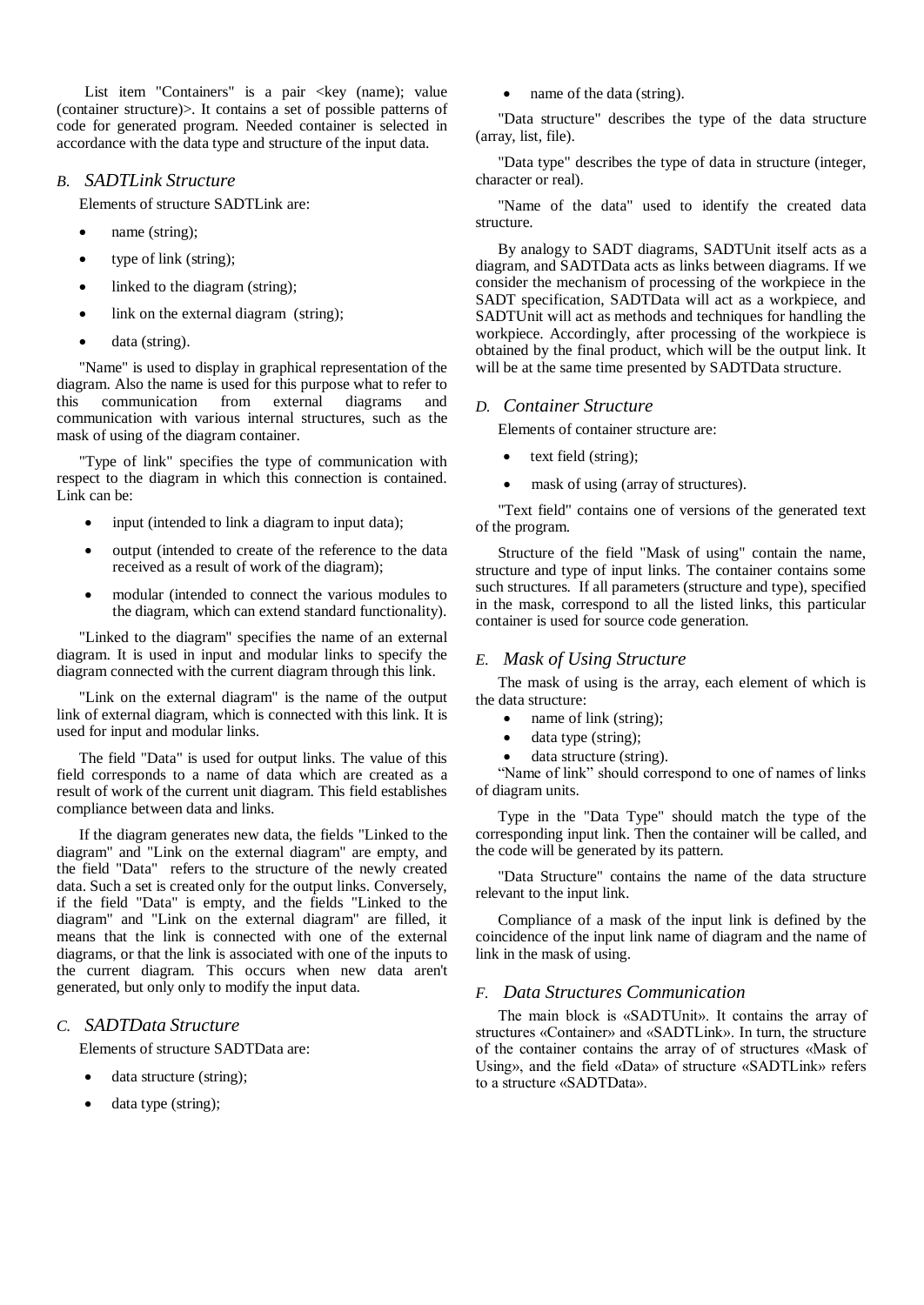#### V. SOURCE CODE GENERATION

## *A. Description of Problem*

Input data:

ST: set /\* set of basic data structures \*/ ST={array, matrix, list, sequential file, direct access file} AT: set /\* set of basic algorithms \*/<br>BD: set /\* set of diagram blocks \*/ /\* set of diagram blocks  $*/$  $BD =$  <nbdid, BDIN, BDOUT, MET, INST> nbdid: string /\* ID of the diagram block \*/ BDIN: set /\* set of inputs of diagram \*/ BDOUT: set /\* set of outputs of diagram \*/ BDMET: set /\* set of diagram methods\*/ INST: set /\* set of tools \*/

Restrictions: AT, ST, BD sets are not empty.

Results:

D: graph /\* the problem specification from which the file PR is generated \*/

PR: file /\* file of program code \*/

Relation " input data - results ":

D=BD union V

- $V = {v_i}$  $v_i = \text{colim}_{i}^k$ , bdout  $i_j > i$ , i, j — numbers of input and
- output block diagram, k, l numbers of inputs and outputs  $PR = AT \times ST \times P$

## *B. Source Code Generation by SADT Specification*

Using of templates is a common practice in programming. Many programming languages have functions to work with templates. But the usual patterns become powerless when the variables substituted into the templates have different structure (arrays, lists, files), because the processing of each data structures is individual. For the array, it is possible to use the loop, the matrix is required nested loops, for a tree - bypassing the depth or breadth.

Several containers of a template used to solve this problem. Appropriate container is selected according to the type and structure of the input data. After that contents of the container are used as a usual template.

Code generation is a substitution of data from the input links in the text of container. The universality of this approach is that the containers are defined for each data type and data structure.

### *C. Source Code Generation Algorithm*

1. Creation SADT diagrams.

2. Creation of links for SADT diagrams and giving them names.

3. Numbering units in order to code generate.

4. Creation of containers with templates.

5. Specifying of mask of using for each of containers. The algorithms contained in the containers can be created on the basis of invariants of the algorithms.

6. Linkage of the created blocks. Linking of blocks occurs by comparison to the input link of one diagram and the output links of another diagram. Fields «Linked to the diagram» and «Link on the external diagram» are filled. Link will be recursively traced to the reference to data.

7. Selection of the container, which corresponds to the input data. For this purpose it is necessary to compare the data of each input link. Then, knowing type and data structure with which should operate the diagram block, select the appropriate template. From the list of all possible patterns is chosen the one with the mask of using corresponds to the input data.

8. Replacement in a template of the container of values of input links on names of data which correspond to this link.

9. Repeating steps 1-8 to all diagrams.

10. Arrangement of the obtained text of a program code according to numbers of diagrams.

## VI. DESCRIPTION OF TEST STAND

#### *A. Implementation Toolkit*

Qt library [13] was chosen as an instrument of implementation. It includes all the basic classes that may be required for the development of applied software. Qt is fully object-oriented tool, easily expanded and supporting of component programming technique. Thus, the designed software product is cross-platform and can easily extended to work over the network and databases.

Development of software is based on the Linux operating system CentOS 5.5. Tests were carried out for the following operating systems CentOS5.5, Fedora 14, Windows XP. Compilation and debugging implemented in QT Creator.

#### *B. Architecture Variants*

Experiments were carried out on different hardware architectures running different operating systems. Table I presents options for the test stand.

TABLE I. VARIANTS OF TEST STAND

| <b>Hardware</b>               | ОS                                |  |
|-------------------------------|-----------------------------------|--|
| Intel(R) Celeron(R) CPU E3300 | Windows<br><b>XP</b><br>Microsoft |  |
| 2.5GHz 1GB RAM                | Professional Service Pack 3       |  |
| AMD Phenom $(tm)$ II X4 B45   | CentOS 5.5 x86 64                 |  |
| Processor 3,1 GHz 1370112 KB  |                                   |  |
| RAM                           |                                   |  |
| AMD<br>140<br>Sempron(tm)     | Fedora 14 x86 64                  |  |
| Processor 2.7GHz 1796440 KB   |                                   |  |
| RAM                           |                                   |  |

VII. TESTING

#### *A. Description of Test Set*

The experiment was performed on data structures: the array of integers, the direct access file of integers, the array of strings.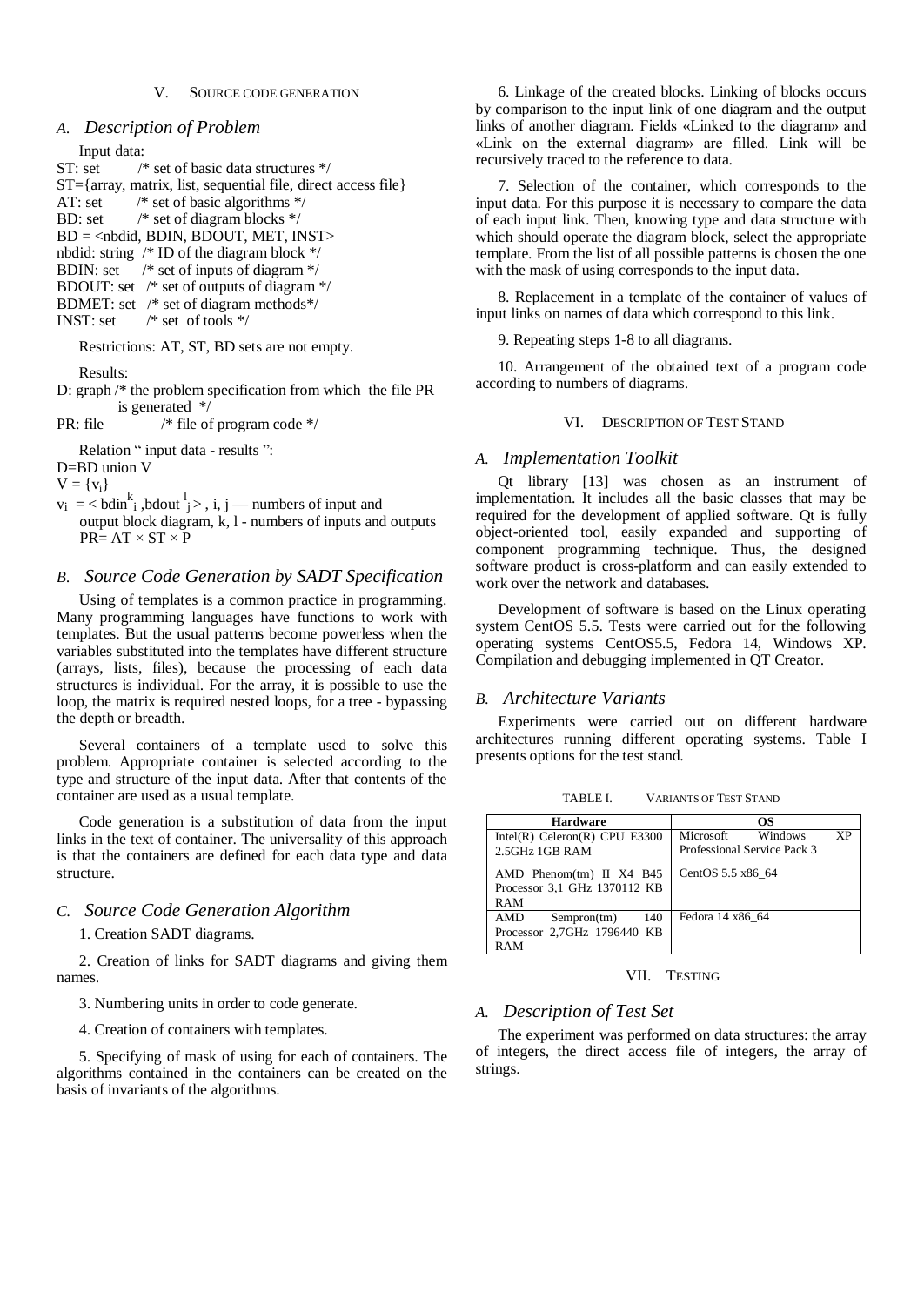The blocks of diagram with containers ("find the minimum", "find the maximum", "swap elements") were created for processing of these data structures.

Containers are contained in each of blocks of diagrams. Each of the container corresponds to a certain set of input data. Table II presents the set of containers for each of the block.

| TABLE II.<br><b>SETS CONTAINERS FOR EACH BLOCK</b> |
|----------------------------------------------------|
|----------------------------------------------------|

| Data                    | Container                                                                                   |  |  |  |  |
|-------------------------|---------------------------------------------------------------------------------------------|--|--|--|--|
| <b>Array of Integer</b> |                                                                                             |  |  |  |  |
| Один<br>контейнер,      | int an=20;                                                                                  |  |  |  |  |
| создающий данные        | int $a[20]$ ;                                                                               |  |  |  |  |
|                         | Direct Access File of Integers (D/A File Int)                                               |  |  |  |  |
| контейнер,<br>Один      | FILE *f:                                                                                    |  |  |  |  |
| создающий данные        | if((f=fopen("rw","filename"))==NULL)                                                        |  |  |  |  |
|                         | printf("Cannot open file");                                                                 |  |  |  |  |
|                         | int fn=fseek(a,0,SEEK_END);                                                                 |  |  |  |  |
|                         | <b>Array of Strings</b>                                                                     |  |  |  |  |
| Один<br>контейнер,      | int cn=20;                                                                                  |  |  |  |  |
| создающий данные        | char c[20][100];                                                                            |  |  |  |  |
|                         | Minimum in Dataset (Min in Dataset)                                                         |  |  |  |  |
| ArrayInt                | int iMin=0;                                                                                 |  |  |  |  |
|                         | for (int i=1; i<% xn%; i++) {                                                               |  |  |  |  |
|                         | $if(\% x\% [i] < \% x\% [iMin]) iMin=i;$                                                    |  |  |  |  |
|                         |                                                                                             |  |  |  |  |
| DAFileInt               | int iMin=0;                                                                                 |  |  |  |  |
|                         | int Min, buf Min;<br>fseek(%x%,0,SEEK_SET);                                                 |  |  |  |  |
|                         | fread ( $\&$ Min, sizeof(Min), 1, % $x\%$ );                                                |  |  |  |  |
|                         | for $(int i=1; i<\%xn\%; i++)$                                                              |  |  |  |  |
|                         | ł                                                                                           |  |  |  |  |
|                         | fread ( & bufMin, size of (Min), $1, \frac{9}{8}x\%$ );                                     |  |  |  |  |
|                         | if(bufMin <min)< td=""></min)<>                                                             |  |  |  |  |
|                         | $\{$ Min=bufMin; iMin=i; $\}$                                                               |  |  |  |  |
|                         |                                                                                             |  |  |  |  |
| ArrayString             | int iMin=0;                                                                                 |  |  |  |  |
|                         | for $(int i=1; i<\%xn\%; i++)$                                                              |  |  |  |  |
|                         |                                                                                             |  |  |  |  |
|                         | $if(\text{strcmp}(\% x\%[i], \% x\%[iMin])\<l; 0) iMin=i;$                                  |  |  |  |  |
|                         | Maximum in Dataset (Max in Dataset)                                                         |  |  |  |  |
| ArrayInt, DAFileInt,    | By analogy to the container Min in Dataset                                                  |  |  |  |  |
| ArrayString             |                                                                                             |  |  |  |  |
|                         | <b>Swap elements in Dataset</b>                                                             |  |  |  |  |
| ArrayInt                | int buf; buf=%x%[%i1%]);                                                                    |  |  |  |  |
|                         | $\%x\%$ [%i1%]=% $x\%$ [%i2%];                                                              |  |  |  |  |
|                         | %x%[%i2%]=buf;                                                                              |  |  |  |  |
| <b>DAFileInt</b>        | int changeMax, changeMin;                                                                   |  |  |  |  |
|                         | fseek(%x%,iMin*sizeof(int),SEEK_SET);                                                       |  |  |  |  |
|                         | fread (&changeMin, sizeof(Max), 1, %x%);                                                    |  |  |  |  |
|                         | fseek(%x%,iMax*sizeof(int),SEEK_SET);<br>fread ( $\&$ changeMax, sizeof(Max), 1, % $x\%$ ); |  |  |  |  |
|                         | fseek(%x%,iMin*sizeof(int),SEEK_SET);                                                       |  |  |  |  |
|                         | fwrite (&changeMax, sizeof(Max), 1, %x%);                                                   |  |  |  |  |
|                         | fseek(%x%,iMax*sizeof(int),SEEK_SET);                                                       |  |  |  |  |
|                         | fwrite (&changeMin, sizeof(Max), 1, %x%);                                                   |  |  |  |  |
| ArrayString             | strcpy(buf,% $x\%$ [%i1%]);<br>char<br>buf[100];                                            |  |  |  |  |
|                         | strcpy(%x%[%i1%],%x%[%i2%]);                                                                |  |  |  |  |
|                         | strcpy $(\%x\%[\%i2\%],\text{buf});$                                                        |  |  |  |  |

Fig. 4 shows the interface of the test stand.



Figure 4. Interface of the test stand.

#### VIII. EXPANSION OF SET OF BASIC ALGORITHMS

Let's consider source code generation by the SADT specification on an example of search of an element "a" an and further removal of the found element from the one-dimensional array and the list. In Fig. 5, the invariants of these algorithms are marked in bold.

| $f=0;$                      | $f=0;$                    |
|-----------------------------|---------------------------|
| $res=1$ :                   | $res=1$ :                 |
| $i=0$ :                     | $i=p$ ;                   |
| while $((i\leq n) \&\& !f)$ | while $(i!=NULL)$ & & !f) |
|                             |                           |
| $r = x[i];$                 | $r = i > \infty$          |
| if $(r == a)$ {             | if $(r == a)$ {           |
| $f=1$ ;                     | $f=1;$                    |
| $res=i; \}$                 | $res=i; \}$               |
| else                        | else                      |
| $i++$ :                     | $i=i$ ->next:             |
|                             |                           |
| Algorithm A3                | Algorithm B3              |

Figure 5. Element search (array and list).

Having analyzed algorithms of A3-B3 and A4-B4, we see that some parts of these algorithms are identical. Fig. 6 shows that the same algorithm is specific to the different data structures.

| $i=0$ :             | $\frac{1}{p}$ - head list<br>$i=p;$   |
|---------------------|---------------------------------------|
| while $(i<$ Res $)$ | while $(i!=$ Res)                     |
| $1++$ :             | $i=i$ -> $next;$                      |
| while $(i< n)$      | while $(i!=NULL)$                     |
|                     |                                       |
| $a[i]=a[i+1];$      | $i$ -> $info=i$ -> $next$ -> $info$ ; |
| $i++$ ;             | $i=i$ ->next;                         |
|                     |                                       |
| Algorithm A4        | Algorithm B4                          |

Figure 6. Remove with a shift (array and list).